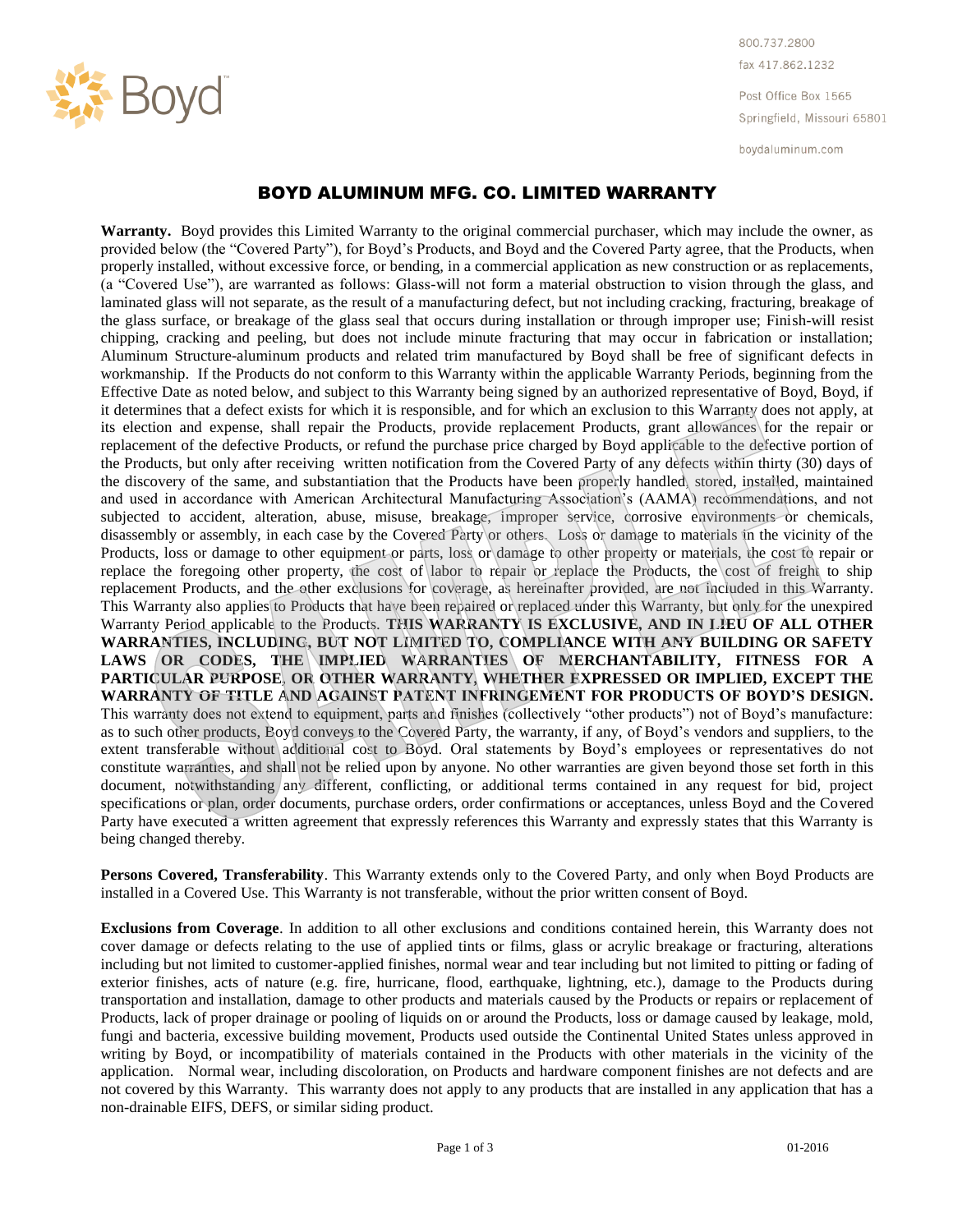**Corrosion Disclaimer.** Boyd is not responsible for pitting, corrosion or suitability of use for any products, materials, or finishes in any particular application. The corrosion resistance and suitability of use for any products, materials, or finishes is dependent on environmental conditions, cleaning practices, and many other factors beyond the control of Boyd. Loss of functionality of moving portions of the Products, and pitting and corrosion caused by environmental conditions and the performance of, or absence of, cleaning/ maintenance practices are excluded from coverage under this warranty. The Covered Party assumes all responsibility and risk for pitting, corrosion or suitability for use of all products, materials, or finishes in their particular application.

**Limitation of Liability, Remedies.** The Covered Party's exclusive remedy for claims arising out of or related to the Products shall be for damages. Boyd shall not under any circumstances be liable for special or consequential damages, such as, but not limited to, loss of use; loss of profits; loss of rents or revenue; inconvenience  $\alpha r$  loss of time; costs of capital; facility shutdowns or slowdown; claims by the Covered Party's customers; loss or damage to other property or equipment; loss or damage to other products or materials; the cost and labor to repair or replace the Products; the cost of freight to ship replacement Products; loss or damage caused by leakage, mold, fungi, or bacteria; or loss or damage occurring during the repair or replacement of the Products; all of which are expressly excluded unless covered by policies of insurance issued to Boyd, from time to time, and in such cases damages are limited to purchaser's direct cost, fair market value, or the limits of any insurance in effect, and providing coverage for Boyd, whichever is less. The remedies of the Covered Party, and any other party, arising out of or related to the Products, set forth herein are exclusive, and the liability of Boyd with respect to the Products, or anything done in connection therewith, or from the manufacture, sale, delivery, resale, installation or use, or the repair or replacement of any of the Products sold by Boyd whether arising out of contract, negligence, strict liability, tort, or under any warranty, or otherwise, shall not exceed the price charged by Boyd for the portion of the Products upon which the liability is based.

**Entire Agreement, Severability**. This Warranty contains the entire agreement of Boyd and the Covered Party as to Boyd's warranty obligations and other matters referenced herein. In the event of any conflict between this Warranty and any other agreements between the parties, the terms, conditions and limitations of this Warranty shall control, unless the conflicting agreement or provision specifically references that it takes precedence over a particular term of this Warranty and is in writing signed by both parties. In the event that any provision of this Warranty is found to be invalid or unenforceable, such provision shall be reformed to the extent necessary to make it valid and enforceable, provided that if reformation will not remove the objection to validity or enforceability, such provision shall be deleted from this Warranty, and each and every other provision of this Warranty shall remain in full force and effect. This Warranty shall be construed and enforced in accordance with the internal laws of the State of Missouri.

**Payment by Purchaser**. Boyd's obligations under this Warranty are conditioned upon payment in full for the Products. If a default in payment occurs, the Products are sold AS IS, WITH ALL FAULTS, and without any warranty express or implied. Any delay in payment shall not toll the running of the applicable Warranty Period.

**Disputes Resolution**. The parties agree that either party may bring a suit against the other relating to this Warranty and the underlying agreements between the parties, when the amount in controversy in the initial claim or in any counterclaim in the suit is \$75,000.00 or less, exclusive of interests and costs, and the prevailing party in such suit shall be entitled to recover from the other party damages not exceeding \$75,000.00, plus interest and costs, and each party shall bear its own attorney's fees and litigation expenses. The parties agree that any proceedings in court or in arbitration, whether arising in contract, warranty, tort, statute, or otherwise shall be brought exclusively in the state or federal courts located in Springfield, Missouri in regard to suits, and in Springfield, Missouri for any arbitration hearing. THE PARTIES EXPRESSLY WAIVE ANY RIGHT TO TRIAL BY JURY. Any dispute, controversy or claim arising out of or relating to this Warranty and the underlying agreements between the parties, whether based on theories of contract, negligence, strict liability, tort, laws or regulations, warranty, or otherwise, (including, but not limited to, any dispute relating to the existence, interpretation, breach or termination hereof or thereof, or the agreement of the parties to arbitrate disputes), where the amount in controversy in the initial claim or in any counterclaim exceeds \$75,000.00, exclusive of interest and costs, that cannot be resolved by the parties within thirty (30) days of notification by either party of the dispute, shall be resolved by binding arbitration administered by, and in accordance with the Construction Industry Rules of the American Arbitration Association. The arbitration award may be reduced to judgment by any court having jurisdiction thereof. The cost of the arbitration shall be shared equally between the parties, and each party shall bear its own attorney fees and expenses, provided that where a party asserting a claim in excess of \$75,000.00 is awarded less than the sum or value of \$75,000.00 computed without regard to any setoff, claim, or counterclaim of the other party, the party so failing to recover, shall bear all the fees of the arbitrator(s) and the arbitration service conducting the arbitration. The applicability of this agreement to arbitrate claims shall be determined by the arbitrator(s).